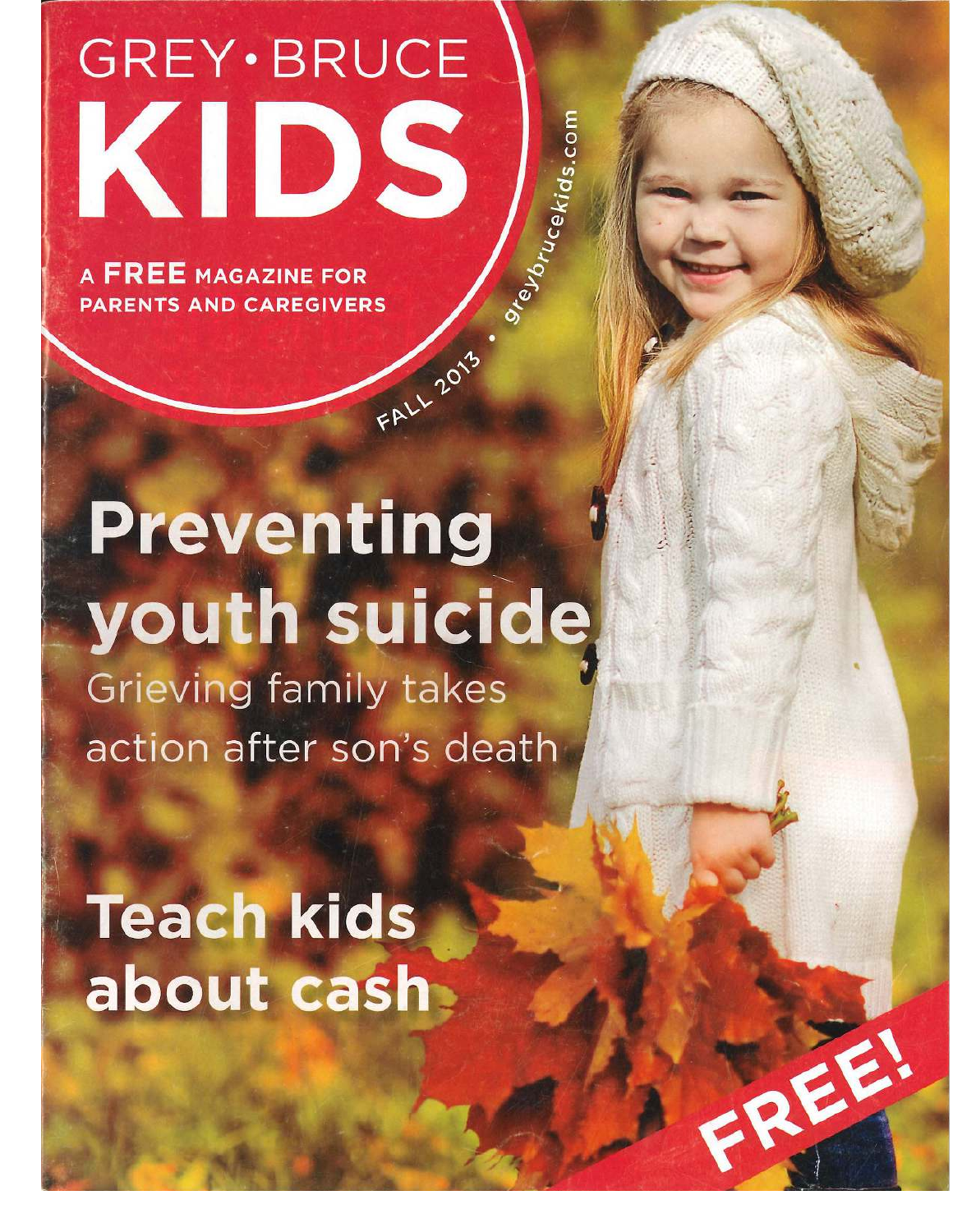# their first instrum

#### By Richard Popiez

**ARTS** 

Now that school is back in, it's time for music lessons to start up.

Music lessons mean musical instruments, but many parents aren't sure what they're supposed co buy. What do instruments come wich? Where do I go co get the right instrument? How much will I need to spend?

Choosing your child's first instrument can be very confusing. There are many factors to consider. The instrument needs to fit both the child's lifestyle and ability. It also needs to be appropriate for the type of lessons, the size of the child and their skill level. Do you have room for a Baby Grand piano in the living room or would an electronic keyboard in your child's bedroom be more appropriate? Can your child's arms fit more comfortably around a three-quarter or full-size guitar? *As* <sup>a</sup> parent or consumer, you're looking for an instrument chat is a quality product, built by a reputable manufacturer, has a decent sound for a beginner and will not break the bank.

First, talk with your child and see what instrument interests chem. Maybe Suzie talks about her friend down the street who is playing the piano like their favourite pop star on the radio or maybe Johnny wants co be a rock star and play the electric guitar like his buddy's older brother whose band practices every Saturday morning. It is important to agree on an instrument they are interested in. Just like any hobby or sport, if it's something they like, it will be something they'll want co continue.

The hardest part comes next - choosing the first instrument and figuring out where to get it. Generally, your child's new instrument should be the right size, feel comfortable co play and have enough room to accommodate their growth, both <sup>p</sup>hysically and in skill level.

#### **GUITAR**

Most children start with an acoustic guitar although some want to learn on an electric. A good starter guitar can cost between \$150 and \$300. Soft carry bags or hard shell cases are usually